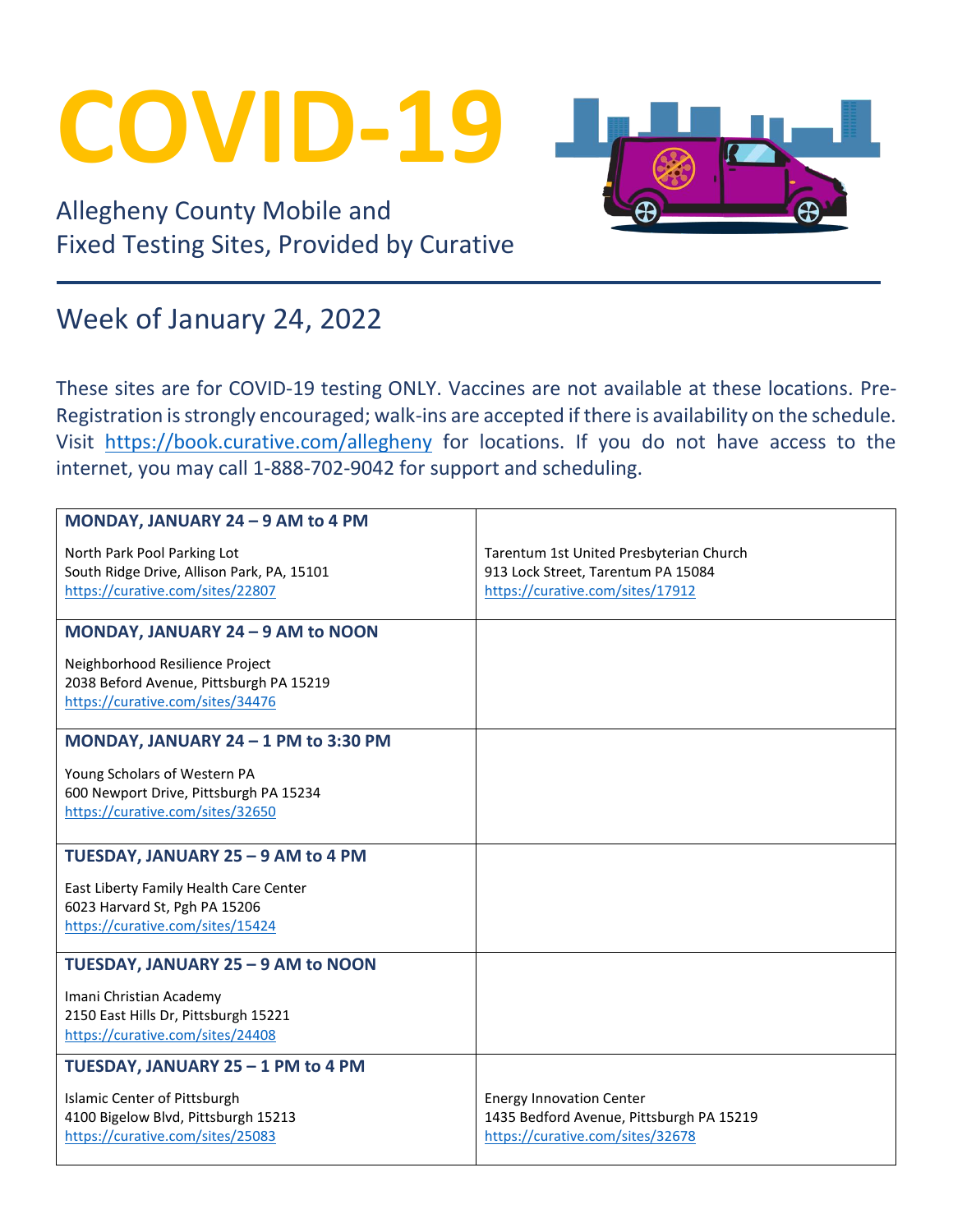| WEDNESDAY, JANUARY 26 - 7 AM to NOON                                |                                                                               |
|---------------------------------------------------------------------|-------------------------------------------------------------------------------|
| Pittsburgh Institute of Mortuary Science                            |                                                                               |
| 5808 Baum Boulevard, Pittsburgh Pa 15206                            |                                                                               |
| https://curative.com/sites/33037                                    |                                                                               |
|                                                                     |                                                                               |
| WEDNESDAY, JANUARY 26 - 9 AM to 4 PM                                |                                                                               |
| <b>Greater Valley Community Services</b>                            |                                                                               |
| 300 Holland Ave, Braddock 15104<br>https://curative.com/sites/25588 |                                                                               |
|                                                                     |                                                                               |
| WEDNESDAY, JANUARY 26 - 9 AM to NOON                                |                                                                               |
| Pittsburgh Project                                                  |                                                                               |
| 2801 N Charles St, Pittsburgh 15214                                 |                                                                               |
| https://curative.com/sites/15383                                    |                                                                               |
|                                                                     |                                                                               |
| WEDNESDAY, JANUARY 26 - 1 PM to 4 PM                                |                                                                               |
| Primary Care Health Services Alma Illery                            | Hilltop Family Care Connection - Mt. Oliver                                   |
| 7227 Hamilton Ave, Pittsburgh 15208                                 | 1630 Arlington Ave Pittsburgh PA 15210                                        |
| https://curative.com/sites/15425                                    | https://curative.com/sites/33386/walkup                                       |
|                                                                     |                                                                               |
| THURSDAY, JANUARY 27 - 9 AM to 4 PM                                 |                                                                               |
| East Liberty Family Health Care Center                              |                                                                               |
| 6023 Harvard St, Pittsburgh 15206                                   |                                                                               |
| https://curative.com/sites/15424                                    |                                                                               |
| THURSDAY, JANUARY 27 - 9 AM to NOON                                 |                                                                               |
| <b>Oakdale Community Center</b>                                     | Concord Presbyterian Church                                                   |
| 104 Seminary Ave, Oakdale 15071<br>https://curative.com/sites/24358 | 1907 Brownsville Rd, Pittsburgh, PA 15210<br>https://curative.com/sites/15395 |
|                                                                     |                                                                               |
| THURSDAY, JANUARY 27 - 1 PM to 4 PM                                 |                                                                               |
| Forest Grove Volunteer Fire Department                              | <b>This Generation Connect</b>                                                |
| 2044 Ewings Rd, Coraopolis 15108                                    | 827 Linden Ave, East Pittsburgh 15112                                         |
| https://curative.com/sites/28696                                    | https://curative.com/sites/25079                                              |
| FRIDAY, JANUARY 28 - 9 AM to NOON                                   |                                                                               |
| City of Clairton                                                    | Casa San Jose                                                                 |
| 551 Ravensburg Blvd, Clairton 15025                                 | 2116 Broadway Ave, Pittsburgh 15216                                           |
| https://curative.com/sites/15396                                    | https://curative.com/sites/30008                                              |
|                                                                     |                                                                               |